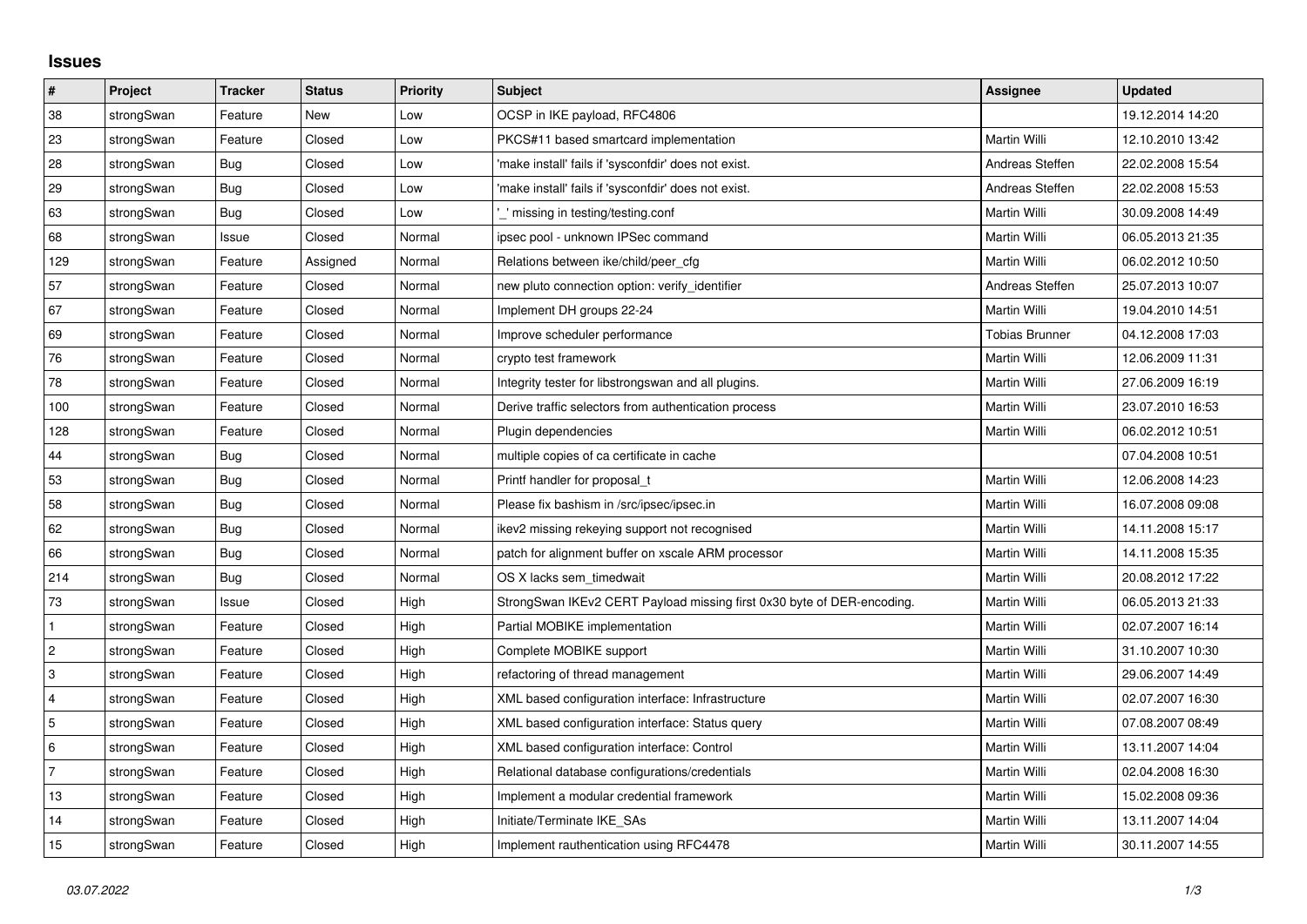| $\vert$ # | Project    | <b>Tracker</b> | <b>Status</b> | <b>Priority</b> | <b>Subject</b>                                                              | <b>Assignee</b>       | <b>Updated</b>   |
|-----------|------------|----------------|---------------|-----------------|-----------------------------------------------------------------------------|-----------------------|------------------|
| 16        | strongSwan | Feature        | Closed        | High            | Generic plugin architecture                                                 | Martin Willi          | 15.02.2008 09:37 |
| 17        | strongSwan | Feature        | Closed        | High            | Pluggable crypto modules                                                    | <b>Martin Willi</b>   | 15.02.2008 09:36 |
| 18        | strongSwan | Feature        | Closed        | High            | Merge EAP-AKA module into trunk                                             | Martin Willi          | 13.12.2007 09:47 |
| 19        | strongSwan | Feature        | Closed        | High            | Include EAP-MD5 into trunk                                                  | Martin Willi          | 13.12.2007 09:48 |
| 20        | strongSwan | Feature        | Closed        | High            | Pluggable fetcher plugins                                                   | Martin Willi          | 18.02.2008 09:58 |
| 21        | strongSwan | Feature        | Closed        | High            | CRL support                                                                 | Martin Willi          | 10.03.2008 18:40 |
| 22        | strongSwan | Feature        | Closed        | High            | <b>OCSP</b> support                                                         | Martin Willi          | 10.03.2008 18:41 |
| 24        | strongSwan | Feature        | Closed        | High            | Update doxygen documentation                                                | Martin Willi          | 22.02.2008 16:07 |
| 25        | strongSwan | Feature        | Closed        | High            | alternative crypto implementation                                           | Martin Willi          | 31.05.2008 09:49 |
| 27        | strongSwan | Feature        | Closed        | High            | Create a database API                                                       | Martin Willi          | 19.02.2008 15:16 |
| 30        | strongSwan | Feature        | Closed        | High            | Certificate caching                                                         | Martin Willi          | 02.04.2008 14:50 |
| 37        | strongSwan | Feature        | Closed        | High            | Hash and URL support for IKEv2                                              | <b>Tobias Brunner</b> | 18.04.2008 13:38 |
| 40        | strongSwan | Feature        | Closed        | High            | NetworkManager support                                                      | Martin Willi          | 22.08.2008 12:54 |
| 41        | strongSwan | Feature        | Closed        | High            | CFG attribute provider framework                                            | Martin Willi          | 16.04.2008 11:24 |
| 42        | strongSwan | Feature        | Closed        | High            | CFG attribute handler framework                                             | <b>Martin Willi</b>   | 28.04.2009 10:23 |
| 46        | strongSwan | Feature        | Closed        | High            | DNS resolving for hosts in ike_cfg                                          | Martin Willi          | 09.06.2008 09:34 |
| 47        | strongSwan | Feature        | Closed        | High            | <b>RNG API</b>                                                              | <b>Martin Willi</b>   | 16.04.2008 11:27 |
| 48        | strongSwan | Feature        | Closed        | High            | Parallel trustchain verification                                            | Martin Willi          | 16.04.2008 11:33 |
| 54        | strongSwan | Feature        | Closed        | High            | <b>EAP-Identity Server functionality</b>                                    | Martin Willi          | 22.08.2008 12:55 |
| 59        | strongSwan | Feature        | Closed        | High            | Add additinal signal dependent parameter to bus                             | Martin Willi          | 29.07.2008 11:04 |
| 60        | strongSwan | Feature        | Closed        | High            | Implement draft-sheffer-ikev2-gtc-00 with PAM password verification         | Martin Willi          | 22.08.2008 12:59 |
| 39        | strongSwan | Feature        | Rejected      | High            | Configuration support in Manager                                            | Martin Willi          | 04.07.2014 11:07 |
| 10        | strongSwan | Bug            | Closed        | High            | distribution cannot be built because logout.cs template is missing in trunk | Martin Willi          | 18.09.2007 07:43 |
| 11        | strongSwan | Bug            | Closed        | High            | Show IKE_SA status overview                                                 | Martin Willi          | 31.10.2007 10:29 |
| 26        | strongSwan | <b>Bug</b>     | Closed        | High            | Port all tools to new crypto/credential APIs                                | Martin Willi          | 21.03.2008 18:04 |
| 31        | strongSwan | Bug            | Closed        | High            | ikev2/rw-eap-aka-rsa scenario fails                                         | Martin Willi          | 19.03.2008 15:25 |
| 32        | strongSwan | Bug            | Closed        | High            | ikev2/rw-no-idr scenario fails                                              | Martin Willi          | 19.03.2008 11:13 |
| 33        | strongSwan | Bug            | Closed        | High            | ikev2/crl-revoked scenario broken                                           | Martin Willi          | 19.03.2008 19:02 |
| 34        | strongSwan | Bug            | Closed        | High            | ikev2/multi-level-ca-loop segfaults                                         | Martin Willi          | 31.03.2008 09:19 |
| 35        | strongSwan | Bug            | Closed        | High            | ikev2/ocsp-no-signer-cert scenario segfaults                                | Martin Willi          | 02.04.2008 09:45 |
| 36        | strongSwan | Bug            | Closed        | High            | strongswan-4.2.0 does not compile with uclibc                               | Martin Willi          | 04.04.2008 13:51 |
| 43        | strongSwan | Bug            | Closed        | High            | missing certificate_identity in SQL database causes segfault                | Martin Willi          | 07.04.2008 10:08 |
| 45        | strongSwan | <b>Bug</b>     | Closed        | High            | Failure to open SQLite database crashes charon                              | Martin Willi          | 07.04.2008 09:16 |